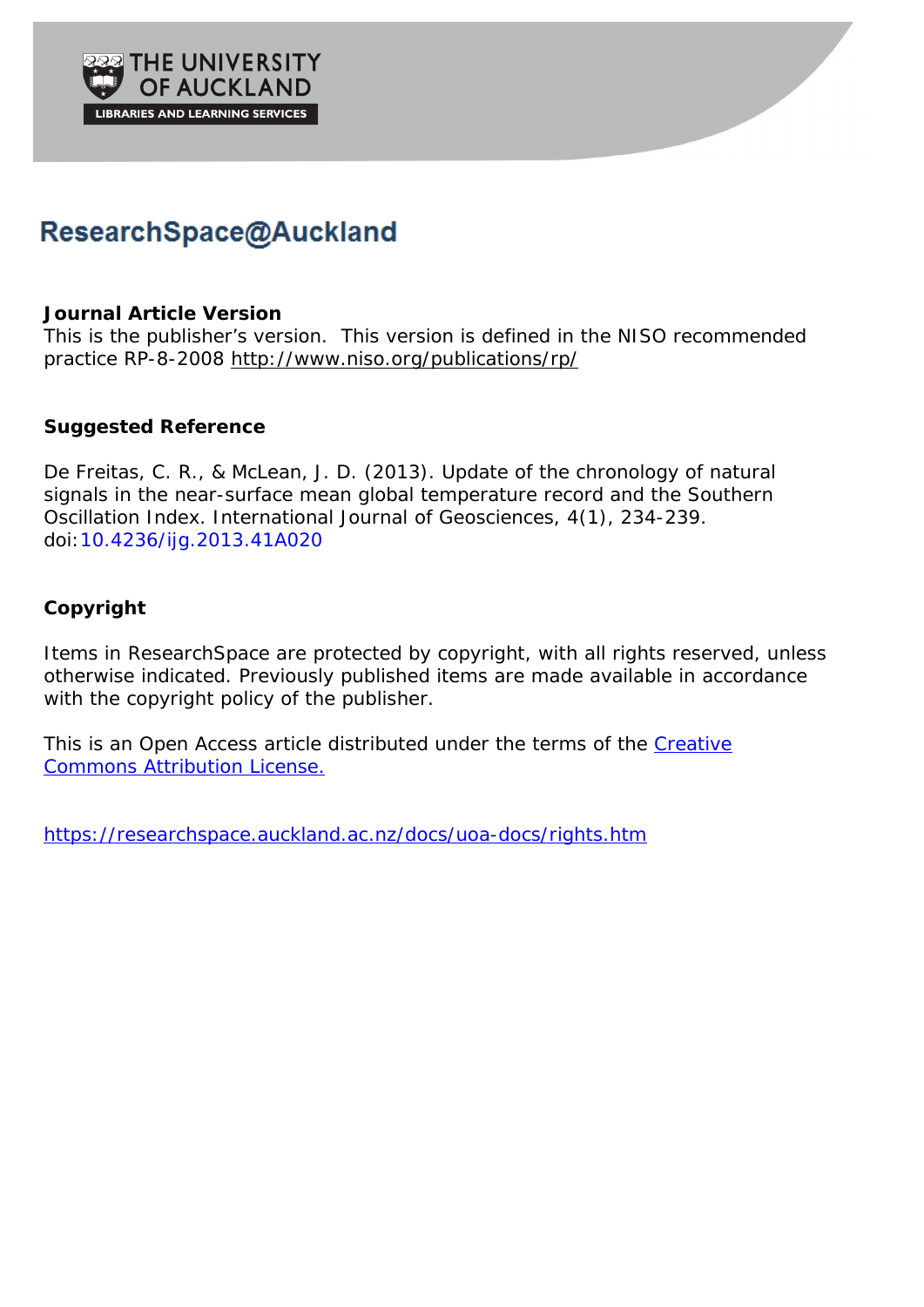

# **Update of the Chronology of Natural Signals in the Near-Surface Mean Global Temperature Record and the Southern Oscillation Index**

Chris R. de Freitas<sup>1\*</sup>, John D. McLean<sup>2</sup>

<sup>1</sup>School of Environment, University of Auckland, Auckland, New Zealand<br><sup>2</sup>Department of Physics, James Cook University, Tourpaulla, Australia <sup>2</sup>Department of Physics, James Cook University, Townsville, Australia Email: \* c.defreitas@auckland.ac.nz

Received November 22, 2012; revised December 20, 2012; accepted January 15, 2013

## **ABSTRACT**

Time series for the Southern Oscillation Index and mean global near surface temperature anomalies are compared for the 1950 to 2012 period using recently released HadCRU4 data. The method avoids a focused statistical analysis of the data, in part because the study deals with smoothed data, which means there is the danger of spurious correlations, and in part because the El Niño Southern Oscillation is a cyclical phenomenon of irregular period. In these situations the results of regression analysis or similar statistical evaluation can be misleading. With the potential controversy arising over a particular statistical analysis removed, the findings indicate that El Nino-Southern Oscillation exercises a major influence on mean global temperature. The results show the potential of natural forcing mechanisms to account for mean global temperature variation, although the extent of the influence is difficult to quantify from among the variability of short-term influences.

**Keywords:** Climate Variability; Southern Oscillation Index; ENSO; Ocean/Atmosphere Interactions; Global Temperature

### **1. Introduction**

Walker circulation and El Niño-La Niña oscillations are tropical Pacific atmosphere-ocean phenomena, but their influence on climate can be seen globally [1-5]. The detailed mechanisms driving these changes, known collectively as El Niño Southern Oscillation (ENSO), are uncertain, but large-scale changes in global circulation are involved. Particularly important are relationships between the ENSO, the meridional Hadley Cell Circulation and the zonal Walker Circulation. Although these relationships are not always straightforward [6], some generalizations are possible.

During El Niño conditions, there is a decrease in Walker Circulation, an increase in meridional Hadley Cell Circulation and intensification of subtropical highs. A more vigorous overturning of the Hadley Cell Circulation leads to an increase in heat transfer from tropical to higher latitudes in both hemispheres [7]. In contrast, during La Niña conditions the Hadley Cell Circulation diminishes and the Walker Circulation is enhanced, with well-defined and vigorous rising and sinking branches in the western and eastern extremes of the Pacific Ocean respectively. This results in stronger than normal easterly

Corresponding author.

equatorial surface winds. In later work, [6] found that during La Niña conditions the Hadley Cell Circulation in both hemispheres weakens. The anomalies in the strength of the Hadley Cell Circulation are also strongly and inversely correlated with the anomalies in the strength in the Walker Circulation. As meridional circulation changes, there are global teleconnections, although the physical processes causing the linkages are often unclear (e.g. [8-11]). Through these variations in zonal and meridional transfer and the various teleconnections, the ENSO signal is correlated with global climate variation, which in turn is reflected in global temperature.

Improved understanding of the extent to which ENSO forcing explains variation in the mean global temperature (MGT) might assist in the prediction of climate variability and the preparation of successful extended climate forecasts [12]. For this and other reasons the nature of the relationship between ENSO and MGT has been the subject of several studies using a variety of datasets [5,13- 15]. Here we use the recently released HadCRUT4 dataset to investigate this further.

### **2. Method**

The work here examines the relationship between ENSO \*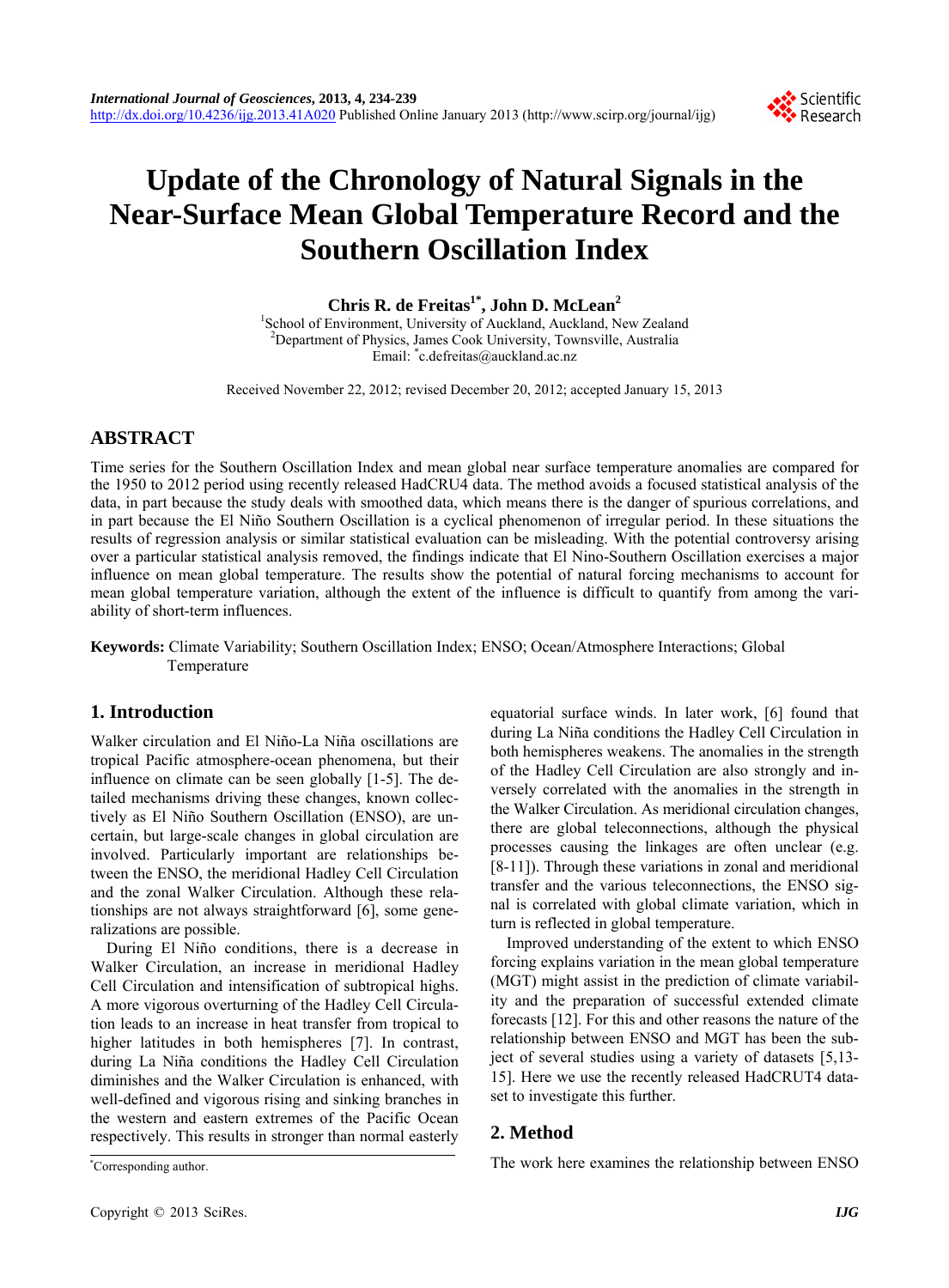and MGT for the period 1950 to 2012. To represent ENSO variability, we use the Southern Oscillation Index (SOI) as a measure of the state and strength of ENSO [16-18].

The SOI is based on the monthly atmospheric pressure differences between Tahiti in the mid-to-east Pacific and Darwin in the west Pacific. The SOI data used here are those provided by the Australian Government Bureau of Meteorology [19]. These data are the Troup SOI, which is the standardised anomaly of the monthly mean sea level pressure difference between Tahiti and Darwin divided by the standard deviation of the difference and multiplied by 10 [20].

Using this method, the SOI ranges are theoretically open ended but realistically extend from about −35 to about +35 with negative values associated with El Niño conditions and positive values with La Niña. El Niño events are usually marked by several months of strongly negative SOI values, while La Niña events coincide with several months of strongly positive SOI values.

For MGT data we use the HadCRUT4 dataset for the period December 1950 to June 2012, based on the most recent revision of data HadCRUT.4.1.1.0. HadCRUT4 is a 5-degree gridded dataset (*i.e.* 5 degree latitude  $\times$  5 degree longitude) of global historical monthly surface temperature anomalies relative to a 1961-1990 reference period average. The dataset is a collaborative product of the UK Met Office Hadley Centre and the Climatic Research Unit at the University of East Anglia [21]. The dataset is a blend of the CRUTEM4 land-surface air temperature dataset and the HadSST3 sea-surface temperature (SST) dataset. According to [21], quality control takes into account non-climatic factors affecting nearsurface temperature observations in so far as they are understood. The methodology used in the creation of the HadCRUT4 dataset aims take into account uncertainty arising from changes in SST measurement practices, homogenisation of land station records and the potential impacts of urbanisation. To compensate for different spatial coverage of the Northern Hemisphere (NH) and Southern Hemisphere (SH), calculated as  $(NH + SH)/2$  to avoid the better covered NH from dominating the global average.

Had CRUT4 is based on additional stations compared to HadCRUT3, the omission of a small number of Had-CRUT3 stations, updated meteorological data from observation stations and the inclusion of additional sea surface temperature observations. The HadCRUT4 data are not interpolated or variance adjusted. In this paper, plots of SOI and MGT data are for the period January 1950 to June 2012, but any statistical processing is for whole years ending in December 2011.

Large volcanic eruptions affect climate by injecting sulphur dioxide into the stratosphere where it is converted into sulphate aerosols that reflect incoming solar radiation [22,23]. This reduces the amount of solar energy absorbed at the Earth's surface and ultimately the energy available for heating the troposphere [24,25]. Data for volcanic eruptions that are relevant to this work are shown in **Table 1**. The Volcanic Explosivity Index (VEI) values are according to the Smithsonian Institute's extension of work by [26] and indicate the impact on stratospheric aerosol optical depth. The Dust Veil Index (DVI) values are according to [27-29], who regarded values greater than 100 as significant. We use the global DVI values (DVIG) rather than hemispheric because this work relates to global average temperature. ENSO is a tropical Pacific phenomenon, albeit with influence outside that zone; therefore the volcanoes listed in **Table 1** are all from that region.

#### **3. Results**

We start with 12-month running means of the data. This approach can minimise significant data and give undue emphasis to insignificant data, so it is used here simply to establish a contextual record. To allow for the radiative effects of atmospheric aerosols and particulate matter from volcanic emissions, data for the period of volcanic eruptions was removed along with the data for the subsequent 12 months; the latter being required in order that the 12-month running means do not include data from periods of volcanic activity. These omissions are made because we have reservations about the accuracy of compensatory temperature adjustments for the cooling influences of emissions of sulphurs and silicates, and the period of that compensation, which according to [30] can be for up to 3 years after eruption.

Derivatives of the Troup SOI and MGT are used to determine the likely time lag between changes to SOI and related changes in MGT. This derivative was a simple 12-month running mean, with data omitted for the period of volcanic eruptions at Agung, Awu, El Chichon and Pinatubo (see [15]). The results are shown in **Table 2**. It is noticeable that the correlation diminished significantly between 2005 and 2012, with temperature anomalies across those periods being poorly linked to the contemporaneous Troup SOI. The results in **Table 2** suggest no specific well-defined lag period, but maximum corre-

**Table 1. Major volcanic eruptions, 1950-2012 (based on McLean** *et al***. 2009).** 

| Location   | <b>Duration</b>   | VEI | <b>DVIG</b> |
|------------|-------------------|-----|-------------|
| Agung      | Feb 1963-Jan 1964 | 5   | 800         |
| Awu        | Aug 1966-Oct 1966 | 4   | 200         |
| El Chichón | Mar 1982-Sep 1982 | 5   | 800         |
| Pinatubo   | Apr 1991-Sep 1991 | 6   | Not given   |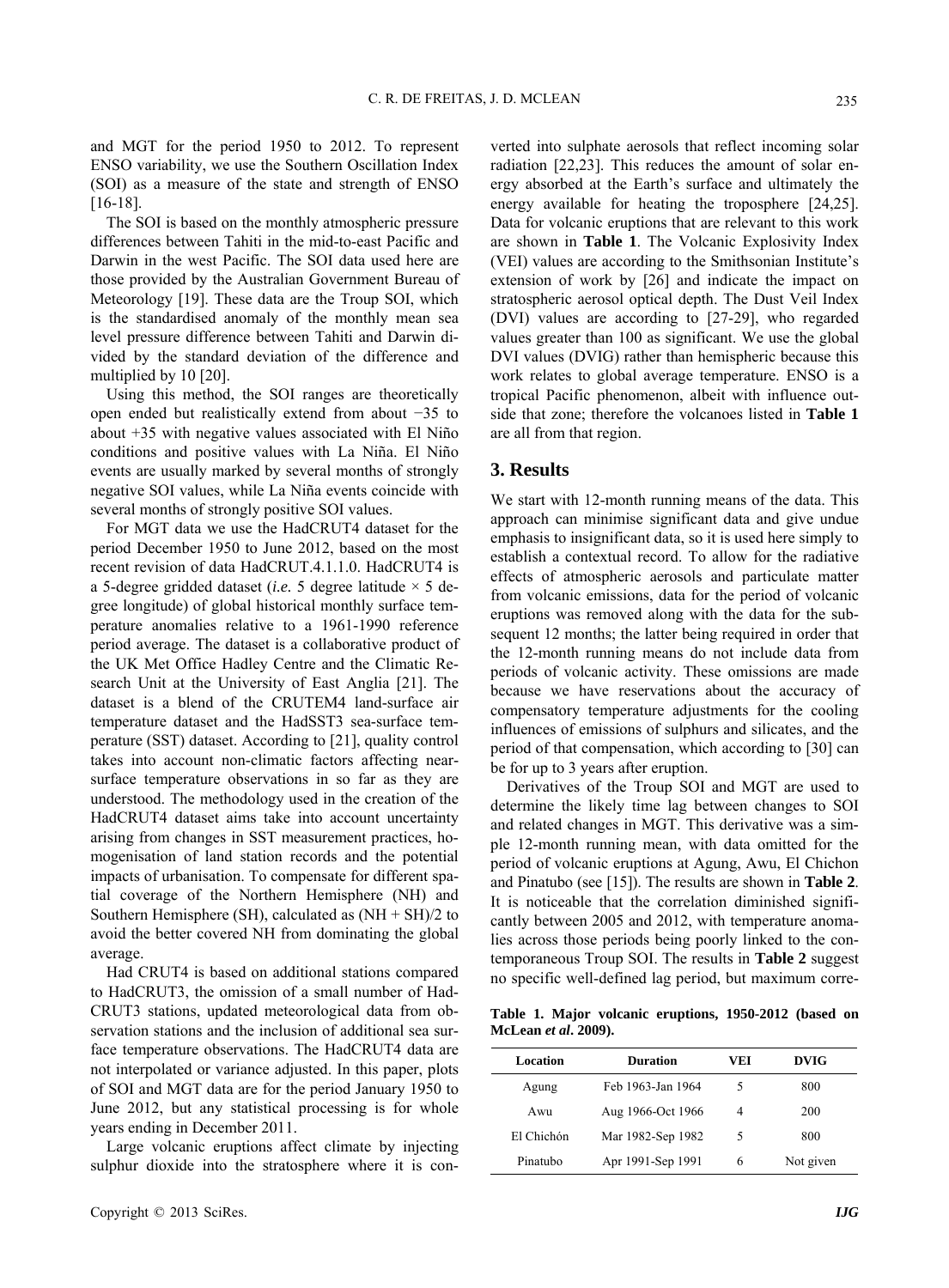**Table 2. Pearson correlation coefficients for 12-month running means of SOI and MGT using different time lags from 1950 to the specified end year (2012 data ends in June) with maximum correlations highlighted for each period.** 

| Time-lag<br>(months) | to 2012  | to 2005  | to 2000  | to 1995  |
|----------------------|----------|----------|----------|----------|
| $\theta$             | $-0.221$ | $-0.412$ | $-0.422$ | $-0.577$ |
| 1                    | $-0.247$ | $-0.439$ | $-0.464$ | $-0.620$ |
| $\overline{c}$       | $-0.269$ | $-0.460$ | $-0.499$ | $-0.654$ |
| 3                    | $-0.284$ | $-0.474$ | $-0.525$ | $-0.676$ |
| 4                    | $-0.293$ | $-0.479$ | $-0.540$ | $-0.687$ |
| 5                    | $-0.296$ | $-0.476$ | $-0.546$ | $-0.686$ |
| 6                    | $-0.293$ | $-0.465$ | $-0.541$ | $-0.674$ |
| 7                    | $-0.284$ | $-0.448$ | $-0.529$ | $-0.652$ |
| 8                    | $-0.270$ | $-0.425$ | $-0.509$ | $-0.622$ |
| 9                    | $-0.252$ | $-0.397$ | $-0.484$ | $-0.585$ |
| 10                   | $-0.231$ | $-0.366$ | $-0.453$ | $-0.541$ |
|                      |          |          |          |          |

lations occur with a 4-month delay. It is noticeable that correlations deteriorate as the data extend further into the post-2000 period.

To examine the relationship between the SOI and MGT over the study period, monthly data were plotted together. **Figure 1** shows relationship when a 4-month delay is introduced. It shows SOI and MGT cohere over the 62-year period, although the relationship breaks down at times of major volcanic eruptions. **Figure 1(c)** also shows a clear shift in the lines beginning in the mid-1990s. This shift is also seen in **Figure 2**, which shows the difference between mean monthly Northern Hemisphere (NH) temperature anomalies and the mean monthly temperature anomalies for the Southern Hemisphere (SH), that is  $NH - SH$ . Because the MGT is (NH) + SH)/2, the divergence of NH and SH anomalies naturally causes a shift in the MGT. The reason for this separation beginning in the mid-1990s is not clear.

**Figure 3** shows the four-month shifted SOI anomalies alongside monthly MGT anomalies for the period from the beginning of the shift in 1995 to 2012. The dark line indicates SOI and the light line indicates MGT. Note that the Y-axis scale is different to that in **Figure 1**. It is clear from **Figure 3** that the close correlation of MGT and SOI continues after about 1995, albeit with shifted monthly values relative to the earlier data.

#### **4. Discussion and Conclusions**

The results show that, by and large, the Southern Oscillation has a consistent influence on mean global temperature. Changes in temperature are consistent with changes in the SOI that occur about four months earlier. The relationship weakens or breaks down at times of major volcanic eruptions. Since the mid-1990s, little volcanic activity has been observed in the tropics and global average temperatures have risen and fallen in close accord with the SOI of four months earlier; although with the unexplained divergence of NH and SH average temperature anomalies modifying the earlier relationship.

The strength of the SOI-MGT relationship may be indicative of the increased vigor in the meridional dispersal of heat during El Niño conditions and the delay in the temperature response is consistent with the transfer of tropical heat polewards. The mechanism of heat transfer is likely the more vigorous Hadley Cell Circulation on both sides of the Intertropical Convergence Zone distributing warm air from the tropical regions to higher latitudes. The process of meridional heat dispersal weakens during La Niña conditions and is accompanied by a lower than normal MGT. Hadley Cell Circulation is weakened when the Southern Oscillation is in a state



**Figure 1. Four-month shifted SOI anomalies with monthly MGT anomalies shown for periods 1950 to 1970 (a), 1970 to 1990 (b) and 1990 to June 2012 (c), where the Y-axis scale is identical in each case. The dark line indicates SOI and light line indicates MGT. Periods of volcanic activity are indicated (see text).**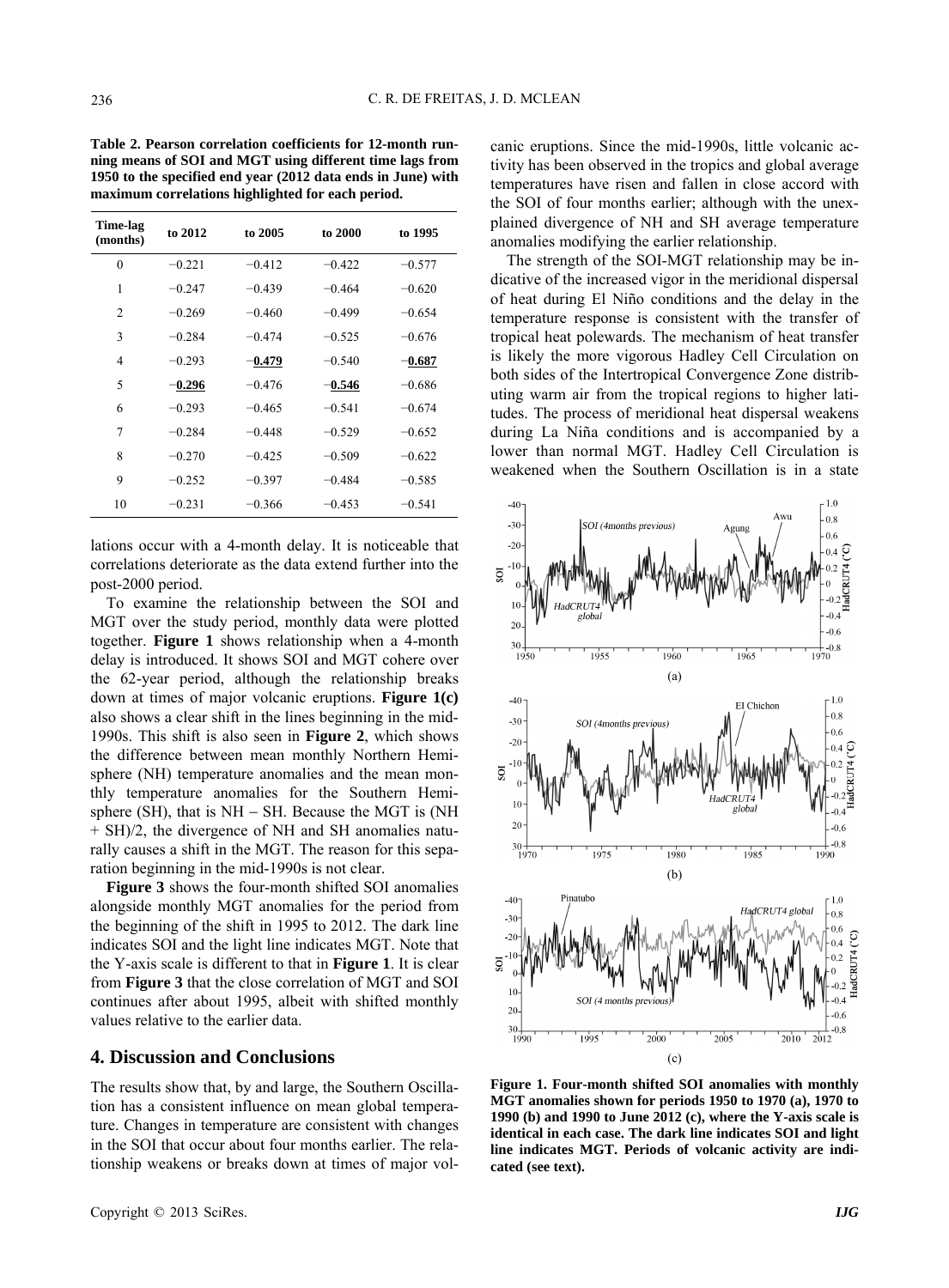

**Figure 2. Difference between mean monthly temperature anomalies for the Northern Hemisphere (NH) and Southern Hemisphere (SH).** 



**Figure 3. Four-month shifted SOI anomalies with monthly MGT anomalies shown for the period 1995 to June 2012. Dark line indicates SOI and light line indicates MGT. Note the Y-axis scale is different to that in Figure 1.** 

associated with La Niña conditions (*i.e.* positive Troup SOI values), but strengthens as the Southern Oscillation moves to a condition consistent with El Niño conditions (that is negative SOI values) [6,7].

The precision of the 4-month lag period is uncertain, but the credibility of a lag of some length is not in dispute. Researchers [31] found that mean tropical temperatures for a 13-year record lagged outgoing longwave anomalies by about three months, while [32] found warming events peak three months after sea surface temperature (SST) in the Niño-3.4 region. On the same theme, [33] founds lags between 1 - 3 months with SST in the Niño-3.4 region for the period 1950-1999. Along the same lines [14] determined that the correlation between SST in the Niño-3 region and the MGT anomaly was optimum with a time lag of 3 - 6 months. The sequence of the lagged relationship indicates that ENSO is driving temperature rather than the reverse. Reliable ENSO prediction is possible only to about 12 months [34], which implies that improved temperature forecasting beyond that period is dependent on advancements in ENSO prediction.

The reason for the post-1995 period shift in the SOI-MGT relationship illustrated in **Figure 1(c)** is puzzling. An explanation may lie in changes in global albedo due to changes in lower-level cloud cover. In an analysis of Australian data, [34] found positive values of SOI anomalies to be associated with increased cloudiness and decreased incoming solar radiation. Data from the International Satellite Cloud Climatology Project (ISCCP) indicate that, from 1984 to 2005, mid-level cloud cover in the tropics was relatively constant but both lower and upper level cloud cover declined slightly. In the exotropics (latitude > 20 degrees, low-level cloud progressively decreased from 1998 onwards. It is not clear whether the change is a cause or an effect of a parallel temperature change [35]. The post-1995 shift appears unrelated to carbon dioxide increase because it occurred long after atmospheric  $CO<sub>2</sub>$  was known to be rising. It is important to see the shift as more of discrete (*i.e.* step) change rather than a divergence, with the relationship re-established after 2 - 3 years. Another possibility is that there are problems with the HadCRUT4 1.1.0 data. For example, we note that the published monthly average global temperature anomalies are not equal to the mean of the two published corresponding hemispheric values.

The approach used here avoids a focused statistical analysis of the data, in part because the study deals with smoothed data, which means there is the danger of spurious correlations, and in part because the ENSO is a cyclical phenomenon of irregular period. In these situations, the results of regression analysis or similar statistical evaluation can be misleading. With the potential controversy arising over a particular statistical analysis removed, the findings reported here indicate that atmospheric processes that are part of the ENSO cycle are collectively a major driver of temperature anomalies on a global scale. All other things being equal, a period dominated by a high frequency of El Niño-like conditions will result in global warming, whereas a period dominated by a high frequency of La Niña-like conditions will result in global cooling. Overall, the results imply that natural climate forcing associated with ENSO is a major contributor to temperature variability and perhaps a major control knob governing Earth's temperature.

#### **REFERENCES**

- [1] R. J. Allan, "El Niño Southern Oscillation Influences in the Australasian Region," *Progress in Physical Geography*, Vol. 12, No. 3, 1988, pp. 4-40. [doi:10.1177/030913338801200301](http://dx.doi.org/10.1177/030913338801200301)
- [2] R. J. Allan, J. Lindesay and D. Parker, "El Niño Southern Oscillation and Climatic Variability," CSIRO Publishing, Collingwood, 1996.
- [3] K. E. Trenberth and J. M. Caron, "Estimates of Meridional Atmosphere and Ocean Heat Transports," *Journal of Climate*, Vol. 14, No. 16, 2001, pp. 3433-344. [doi:10.1175/1520-0442\(2001\)014<3433:EOMAAO>2.0.](http://dx.doi.org/10.1175/1520-0442(2001)014%3c3433:EOMAAO%3e2.0.CO;2)  $CO<sub>3</sub>2$
- K. E. Trenberth, J. M. Caron, D. P. Stepaniak and S.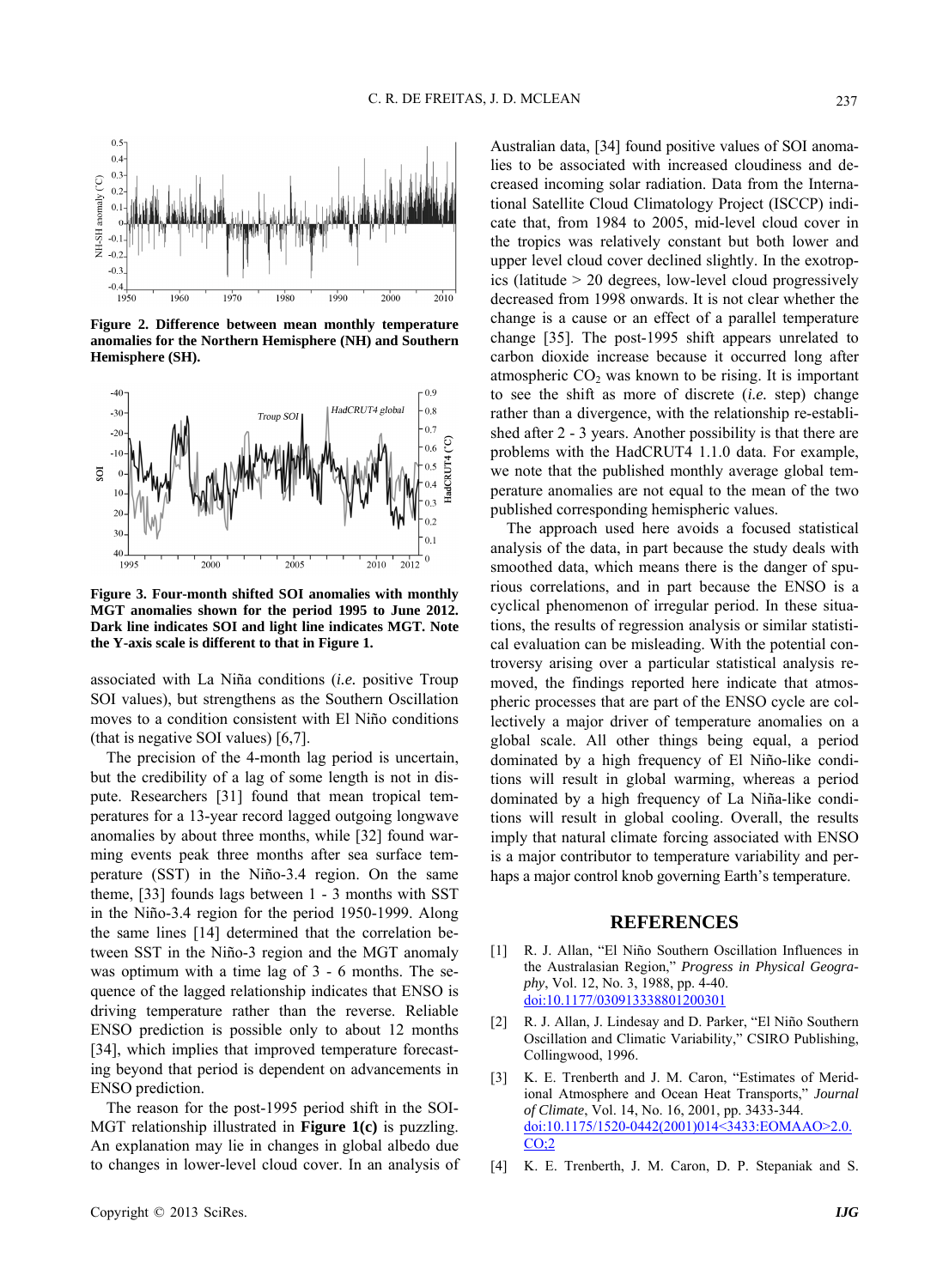Worley, "Evolution of El Niño-Southern Oscillation and Global Atmospheric Surface Temperatures," *Journal of Geophysical Research*, Vol. 107. No. D8, 2002, pp. AAC 5-1-AAC5-17. doi:10.1029/2000JD000298

- [5] N. C. Fernandez, *et al*., "Analysis of the ENSO Signal in Tropospheric and Stratospheric Temperatures observed by MSU, 1979-2000," *Journal of Climate*, Vol. 17, No. 20, 2004, pp. 3934-3946. [doi:10.1175/1520-0442\(2004\)017<3934:AOTESI>2.0.C](http://dx.doi.org/10.1175/1520-0442(2004)017%3c3934:AOTESI%3e2.0.CO;2)  $Q:2$
- [6] B. Bhaskaran and A. B. Mullan, "El Niño-Related Variations in the Southern Pacific Atmospheric Circulation: Model versus Observations," *Climate Dynamics*, Vol. 20, No. 2-3, 2003, p. 229-239.
- [7] A. H. Oort and J. J. Yienger, "Observed Interannual Variability in the Hadley Circulation and Its Connection to ENSO," *Journal of Climate*, Vol. 9, No. 11, 1996, pp. 2751-2767. [doi:10.1175/1520-0442\(1996\)009<2751:OIVITH>2.0.CO](http://dx.doi.org/10.1175/1520-0442(1996)009%3c2751:OIVITH%3e2.0.CO;2) [;2](http://dx.doi.org/10.1175/1520-0442(1996)009%3c2751:OIVITH%3e2.0.CO;2)
- [8] M. Indeje, H. M. Semazzi and L. J. Ogallo, "ENSO Signals in East African Rainfall Seasons," *International Journal of Climatology*, Vol. 20, No. 1, 2000, pp. 19-46. [doi:10.1002/\(SICI\)1097-0088\(200001\)20:1<19::AID-JO](http://dx.doi.org/10.1002/(SICI)1097-0088(200001)20:1%3c19::AID-JOC449%3e3.0.CO;2-0) [C449>3.0.CO;2-0](http://dx.doi.org/10.1002/(SICI)1097-0088(200001)20:1%3c19::AID-JOC449%3e3.0.CO;2-0)
- [9] S. Janicot, S. Trzaska and I. Poccard, "Summer Sahel-ENSO Teleconnections and Decadal Time Scale SST Variations," *Climate Dynamics*, Vol. 18, No. 3-4, 2001, pp. 3003-320. [doi:10.1007/s003820100172](http://dx.doi.org/10.1007/s003820100172)
- [10] H. K. Ntale and T. Y. Gan, "East African Rainfall Anomaly Patterns in Association with El Niño/Southern Oscillation," *Journal of Hydrologic Engineering*, Vol. 9. No. 4, 2004, pp. 257-268. [doi:10.1061/\(ASCE\)1084-0699\(2004\)9:4\(257\)](http://dx.doi.org/10.1061/(ASCE)1084-0699(2004)9:4(257))
- [11] A. Giannini, J. C. H. Chiang, M. A. Cane, Y. Kushnir and R. Seager, "The ENSO Teleconnection to the Tropical Atlantic Ocean: Contributions of the Remote and Local SSTs to Rainfall Variability in the Tropical Americas," *Journal of Climate*, Vol. 14, No. 24, 2001, pp. 4530-4544. [doi:10.1175/1520-0442\(2001\)014<4530:TETTTT>2.0.C](http://dx.doi.org/10.1175/1520-0442(2001)014%3c4530:TETTTT%3e2.0.CO;2) [O;2](http://dx.doi.org/10.1175/1520-0442(2001)014%3c4530:TETTTT%3e2.0.CO;2)
- [12] A. B. Mullan, "Effects of ENSO on New Zealand and the South Pacific," In D. Braddock, Ed., *Prospects and Needs for Climate Forecasting*, The Royal Society of New Zealand, Wellington, 1996.
- [13] P. J. Michaels and P. C. Knappenberger, "Natural Signals" in the MSU Lower Tropospheric Temperature Record," *Geophysical Research Letters*, Vol. 27. No. 18, 2000, pp. 2905-2908. [doi:10.1029/2000GL011833](http://dx.doi.org/10.1029/2000GL011833)
- [14] A. H. Sobel, I. M. Held and C. S. Bretherton, "The ENSO" Signal in Tropical Tropospheric Temperature," *Journal of Climate*, Vol. 15, No. 18, 2002, pp. 2702-2706. [doi:10.1175/1520-0442\(2002\)015<2702:TESITT>2.0.CO](http://dx.doi.org/10.1175/1520-0442(2002)015%3c2702:TESITT%3e2.0.CO;2) [;2](http://dx.doi.org/10.1175/1520-0442(2002)015%3c2702:TESITT%3e2.0.CO;2)
- [15] J. D. McLean, C. R. de Freitas and R. M. Carter, "Influence of the Southern Oscillation on Tropospheric Temperature," *Journal of Geophysical Research*, Vol. 114, No. D14, 2009. [doi:10.1029/2008JD011637](http://dx.doi.org/10.1029/2008JD011637)
- [16] T. P. Barnett, "Variations in Near-Global Sea Level Pres-

sure," *Journal of the Atmospheric Sciences*, Vol. 42, No. 5, 1985, pp. 478-501. [doi:10.1175/1520-0469\(1985\)042<0478:VINGSL>2.0.C](http://dx.doi.org/10.1175/1520-0469(1985)042%3c0478:VINGSL%3e2.0.CO;2)

[O;2](http://dx.doi.org/10.1175/1520-0469(1985)042%3c0478:VINGSL%3e2.0.CO;2)

- [17] C. F. Ropelewski and P. D. Jones, "An Extension of the Tahiti-Darwin Southern Oscillation Index," *Monthly Weather Review*, Vol. 115, No. 10, 1987, pp. 2161-2165.
- [18] R. J. Allan, N. Nicholls, P. D. Jones and I. J. Butterworth, "A Further Extension of the Tahiti-Darwin SOI, Early ENSO Events, and Darwin Pressure," *Journal of Climate*, Vol. 4, No. 7, 1991, pp. 743-749. [doi:10.1175/1520-0442\(1991\)004<0743:AFEOTT>2.0.C](http://dx.doi.org/10.1175/1520-0442(1991)004%3c0743:AFEOTT%3e2.0.CO;2) [O;2](http://dx.doi.org/10.1175/1520-0442(1991)004%3c0743:AFEOTT%3e2.0.CO;2)
- [19] Australian Government Bureau of Meteorology, "S.O.I. (Southern Oscillation Index) Archives-1876 to Present," 29 October 2012. http://www.bom.gov.au/climate/current/soihtm1.shtml
- [20] A. J. Troup, "The Southern Oscillation," *Quarterly Journal of the Royal Meteorological Society*, Vol. 91, No. 390, 1965, pp. 490-506. [doi:10.1002/qj.49709139009](http://dx.doi.org/10.1002/qj.49709139009)
- [21] C. P. Morice, J. J. Kennedy, N. A. Rayner and P. D. Jones, "Quantifying Uncertainties in Global and Regional Temperature Change Using an Ensemble of Observational Estimates: The HadCRUT4 Dataset," *Journal of Geophysical Research*: *Atmospheres* (1984-2012), Vol. 117, No. D8, 2012. [doi:10.1029/2011JD017187](http://dx.doi.org/10.1029/2011JD017187)
- [22] A. Lacis, J. Hansen and M. Sato, "Climate Forcing by Stratospheric Aerosols," *Geophysical Research Letters*, Vol. 19, No. 15, 1992, pp. 1607-1610. [doi:10.1029/92GL01620](http://dx.doi.org/10.1029/92GL01620)
- [23] M. Sato, J. E. Hansen, M. P. McCormick and J. B. Pollack, "Stratospheric Aerosol Optical Depths, 1850-1990," *Journal of Geophysical Research*, Vol. 98. No. D12, 1993, pp. 22987-22994.
- [24] C. F. Mass and D. A. Portman, "Major Volcanic Eruptions and Climate: A Critical Evaluation," *Journal of Climate*, Vol. 2, No. 6, 1989, pp. 566-593. [doi:10.1175/1520-0442\(1989\)002<0566:MVEACA>2.0.](http://dx.doi.org/10.1175/1520-0442(1989)002%3c0566:MVEACA%3e2.0.CO;2)  $CO:2$
- [25] E. G. Dutton and J. R. Christy, "Solar Radiative Forcing at Selected Locations and Evidence for Global Lower Tropospheric Cooling Following the Eruptions of El Chichón and Pinatubo," *Geophysical Research Letters*, Vol. 19, No. 23, 1992, pp. 2313-2316. [doi:10.1029/92GL02495](http://dx.doi.org/10.1029/92GL02495)
- [26] C. G. Newhall and S. Self, "The Volcanic Explosivity Index (VEI): An Estimate of Explosive Magnitude for Historical Volcanism," *Journal of Geophysical Research*, Vol. 87. No. C2, 1982, pp. 1231-1238. [doi:10.1029/JC087iC02p01231](http://dx.doi.org/10.1029/JC087iC02p01231)
- [27] H. H. Lamb, "Volcanic Dust in the Atmosphere; With a Chronology and Assessment of Its Meteorological Significance," *Philosophical Transactions of the Royal Society of London*, *Series A*, Vol. 266, No. 1178, 1970, pp. 425-533. [doi:10.1098/rsta.1970.0010](http://dx.doi.org/10.1098/rsta.1970.0010)
- [28] H. H. Lamb, "Supplementary Volcanic Dust Veil Assessments," *Climate Monitor*, Vol. 6, 1977, pp. 57-67.
- [29] H. H. Lamb, "Update of the Chronology of Assessment